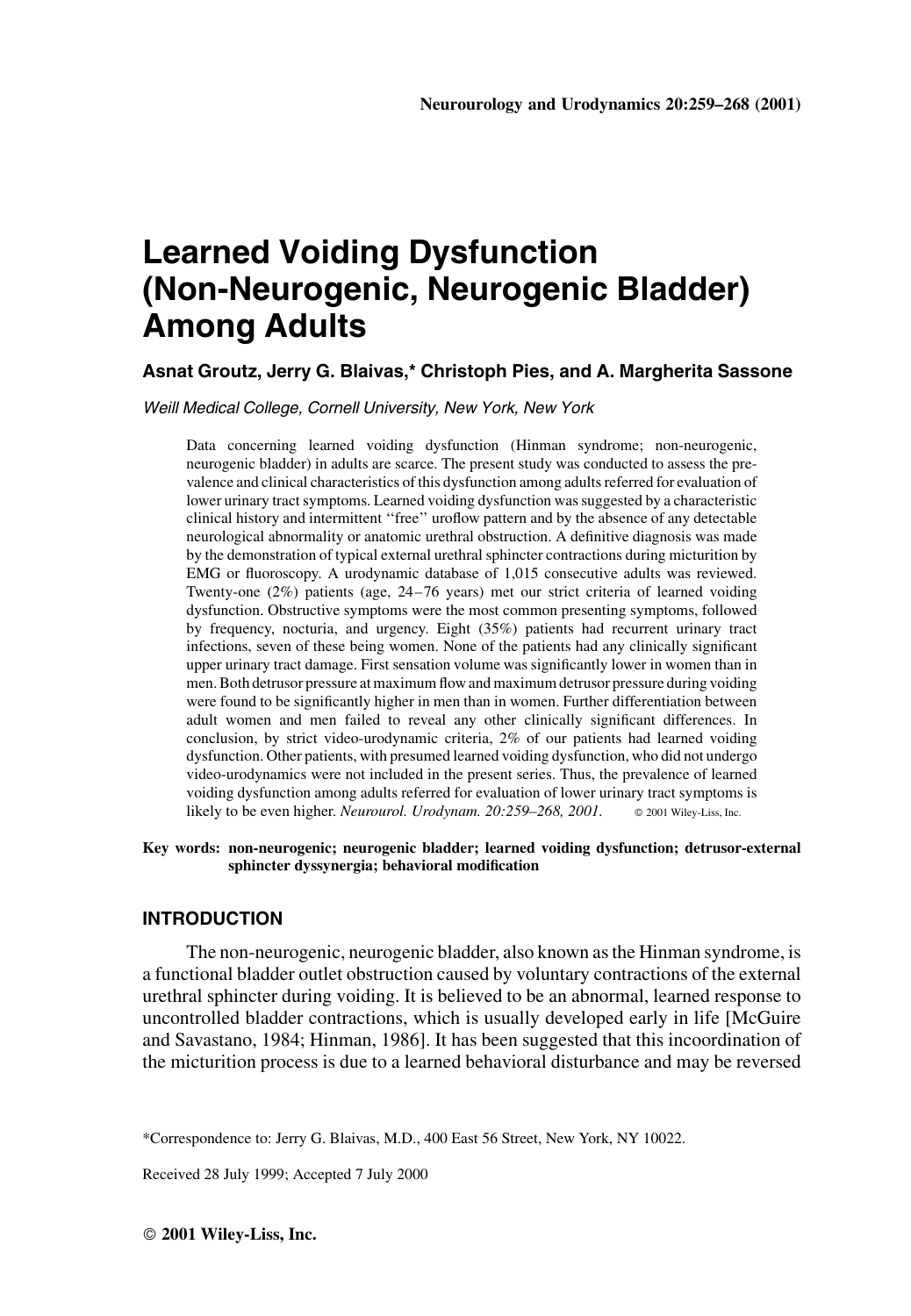by re-educational therapy [Hinman, 1986]. We prefer the term learned voiding dysfunction to describe this condition.

Typically, children with a non-neurogenic, neurogenic bladder present with frequency, urgency, urinary incontinence, recurrent urinary tract infections, or occasionally, encopresis. Further evaluation may reveal signs of obstructive uropathy, such as trabeculated bladder, elevated post-void residual urine, hydronephrosis, and vesicoureteral reflux, in the absence of any identifiable neurological or obstructive abnormality. Urodynamically, these children have reflex detrusor contractions that they fail to inhibit, and they do not coordinate these contractions with concomitant sphincteric relaxation. In time, not only do they find it difficult to inhibit detrusor contractions, but they also find it difficult to keep the sphincter relaxed when voiding occurs.

In children, learned voiding dysfunction is usually acquired after toilet training, reaches its peak of destructiveness in late childhood, and tends to resolve after puberty [Allen, 1977]. Although it may persist, or even first manifest, later in life, data concerning learned voiding dysfunction in adults is scarce. The present study was conducted to assess the prevalence and clinical characteristics of this learned voiding dysfunction among adults referred for evaluation of lower urinary tract symptoms.

# **METHODS**

A urodynamic database of 1,015 consecutive men and women, referred for evaluation of voiding symptoms over a period of 4 years, was reviewed. All patients underwent meticulous clinical evaluation, which included a complete history and physical examination, urinary questionnaire, voiding diary, pad test, urine culture, noninvasive uroflowmetry, post-void residual urine volume, and video urodynamics. All patients underwent renal ultrasound evaluation to exclude upper urinary tract abnormalities. Urethrocystoscopy was performed according to clinical indications.

Before examination, all patients voided in private using a standard toilet and the noninvasive ("free") flow was recorded. Residual urine volume was measured by ultrasound examination immediately after bladder emptying. Multichannel video urodynamics were performed according to the recommendations of the International Continence Society [Abrams et al., 1988] except for cystometry. Contrary to the above recommendations, the patients were not instructed to try to inhibit micturition during the filling phase, but rather to report sensations to the examiner. The cystometrogram was performed using radiographic contrast and a 7-F double-lumen catheter via constant infusion at a medium filling rate, with rectal pressure monitoring. Perineal surface electrodes were used for electromyography (EMG). At capacity, patients were asked to void, and pressure flow studies with simultaneous video fluoroscopy of the bladder outlet and EMG activity were performed.

As no standard definitions for learned voiding dysfunction in neurologically normal adults have been established, we considered clinical evidence of this disorder as:  $1)$  a suggestive clinical history, e.g., lower urinary tract symptoms and difficulty in voiding in public places, or during uroflowmetry/urodynamics, having to concentrate, relax, touch genitalia, listen to running water; 2) intermittent "free" uroflow pattern; and 3) neurological disorders, or anatomical causes of bladder outlet obstruction are excluded. This was determined by history, physical examination, urodynamics, and additional imaging studies, such as MRI, when results of the clinical evaluation raised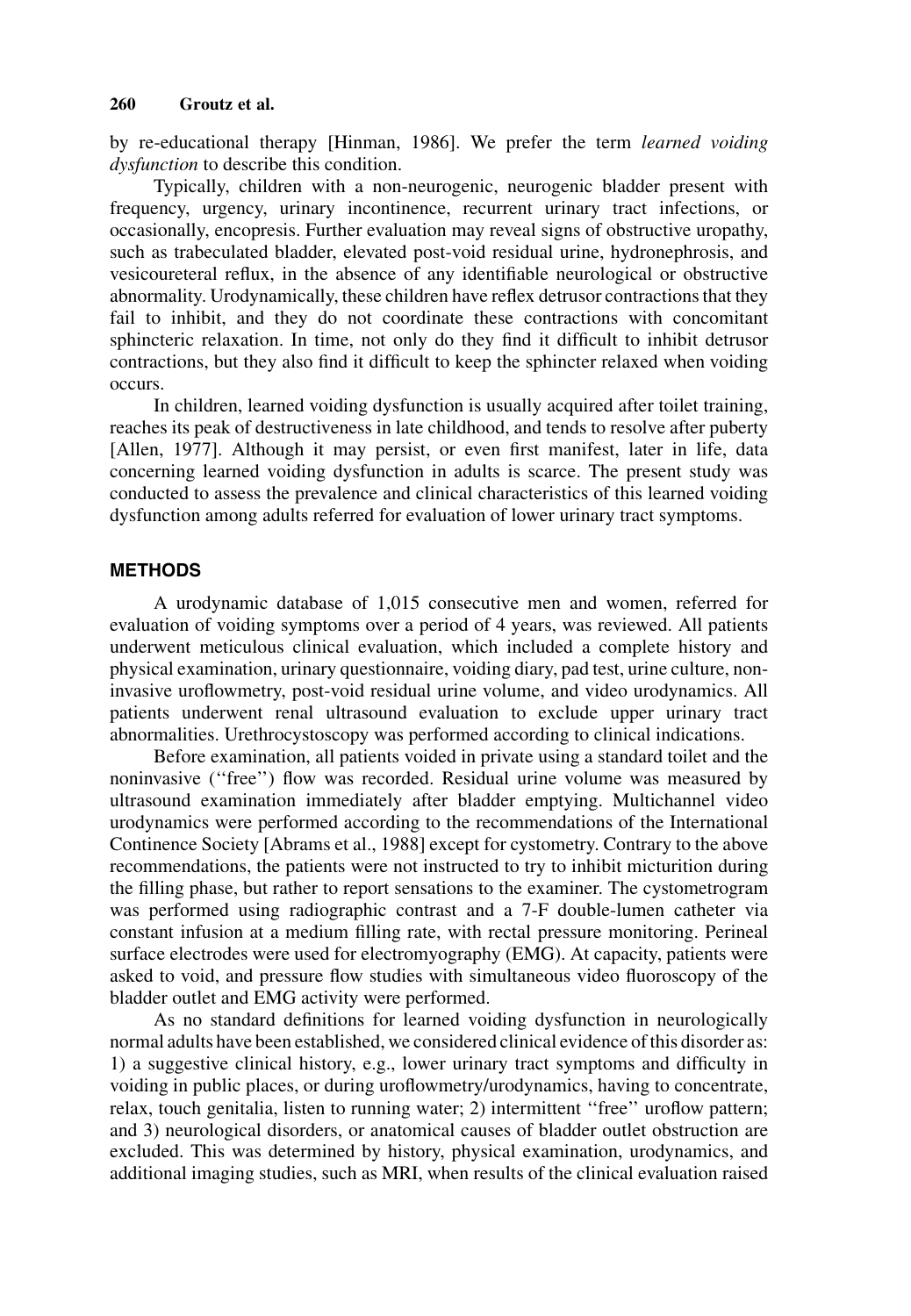any suspicion of neurological or anatomical finding. A definitive diagnosis was made by the demonstration of typical external urethral sphincter contractions during micturition with needle EMG or fluoroscopic visualization of the urethra during voiding. Previous studies showed that contrary to detrusor-external sphincter dyssynergia (DESD), in which the onset of the detrusor contraction is preceded by an increase in sphincter EMG activity, in learned voiding dysfunction, the sphincter EMG activity diminishes just before the contraction. The activity then sporadically increases as the patient contracts and relaxes the sphincter [Blaivas et al., 1981a,b]. However, these observations were made with needle EMG and most probably cannot be made with surface EMG. If needle EMG is unavailable, the characteristics of the urethra seen at fluoroscopy often provide enough information for a definitive diagnosis. The pelvic floor-external sphincter complex can be observed to contract and relax during voiding. The urethra is usually dilated to the level of the external sphincter, while the bladder neck is wide open, distinguishing dysfunctional voiding from primary bladder neck obstruction. Typical video urodynamic findings are presented in Fig. 1.

Patient characteristics as well as urodynamic parameters were all analyzed and compared between women and men. Results were analyzed statistically by Student's t-test and  $\chi^2$  test. Values of P < 0.05 were considered significant. Data are presented as mean  $\pm$  SD, or percentage according to the variables.

# RESULTS

# Incidence and Patient Characteristics

Of the 1,015 (620 women and 395 men) consecutive patients in the database, 21 (2%; 13 women and 8 men) met our criteria of learned voiding dysfunction. The mean age of the 13 women was  $51.5 \pm 9.2$  years (range, 40–69). Five (38%) women, two of whom were on hormone replacement therapy, were postmenopausal. The mean age of the eight men was  $44.9 \pm 17.1$  years (range,  $24-76$ ).

#### Symptoms and Physical Examination

Obstructive symptoms (e.g., hesitancy, weak or intermittent stream, or incomplete emptying) were the most common presenting symptoms (95% of the study population), followed by frequency  $(62\%)$ , nocturia  $(62\%)$ , and urgency  $(52\%)$ . Only four patients (19% of the study population) complained of urinary (urge and/or stress) incontinence. Eight (35%) patients had recurrent urinary tract infections, seven of these being women. Timing of onset of symptoms was often difficult to determine from history. However, 14 patients were available for up-to-date follow-up and a focused re-anamnesis. All denied any childhood problems related to the urinary tract.

Severity of the symptoms was assessed using the American Urological Association (AUA) symptom index score for benign prostatic hyperplasia. The total scores were classified as mild  $(0-7)$ , moderate  $(8-19)$ , and severe  $(20-35)$ . Ten patients were found to have severe symptoms, while in all the others the symptoms were moderate (48 and 52% of the study population, respectively). None had mild symptoms. The mean AUA symptom index scores were similar among women and men  $(23.2 \pm 7.9$ and  $26.4 \pm 8.6$ , respectively).

All patients underwent focused pelvic examination. None of the women had any clinically significant urogenital prolapse and none had any palpable urethral diver-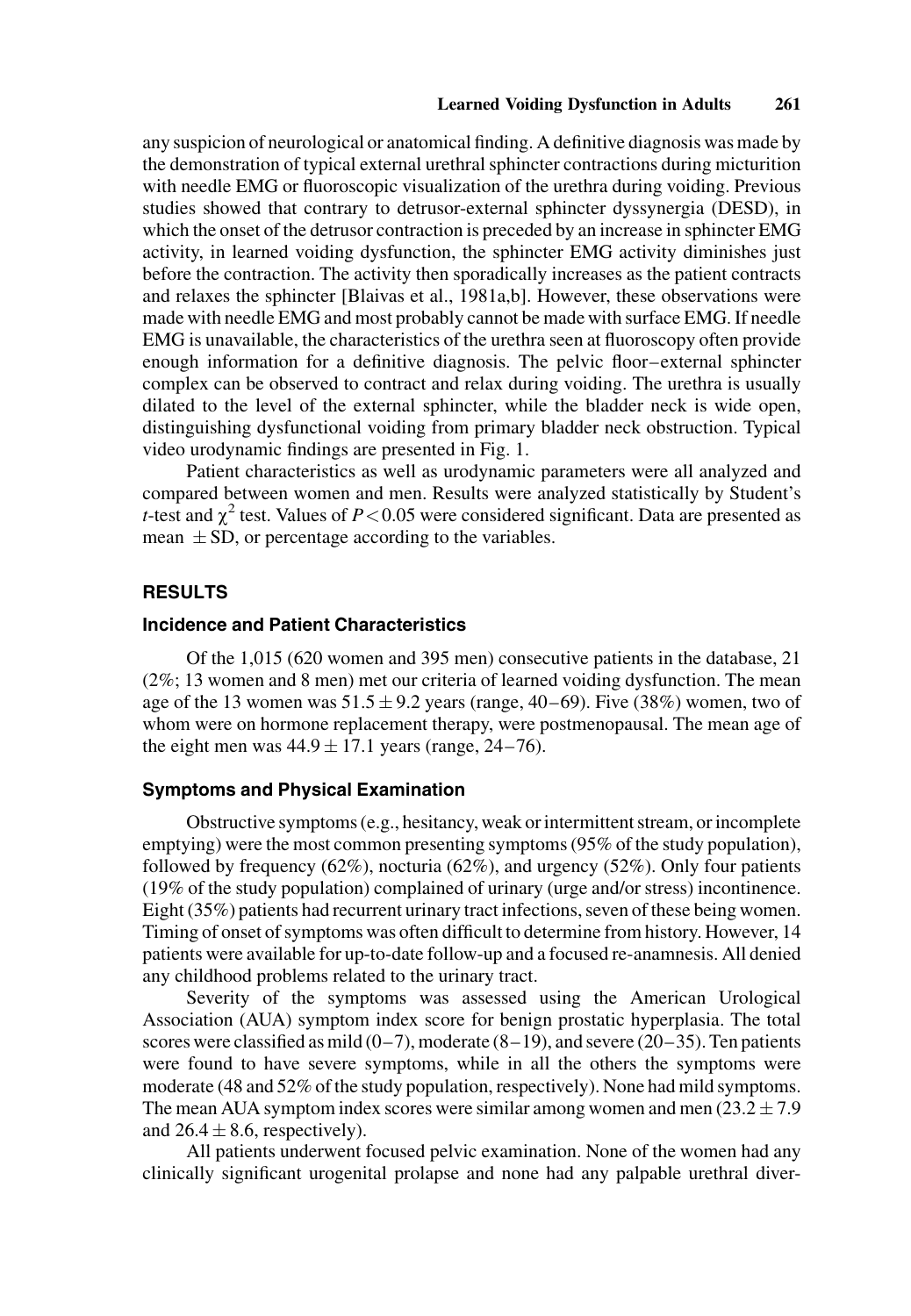

Fig. 1. Learned voiding dysfunction. A: Typical urodynamic tracing. B: Fluoroscopic visualization of the urethra during voiding.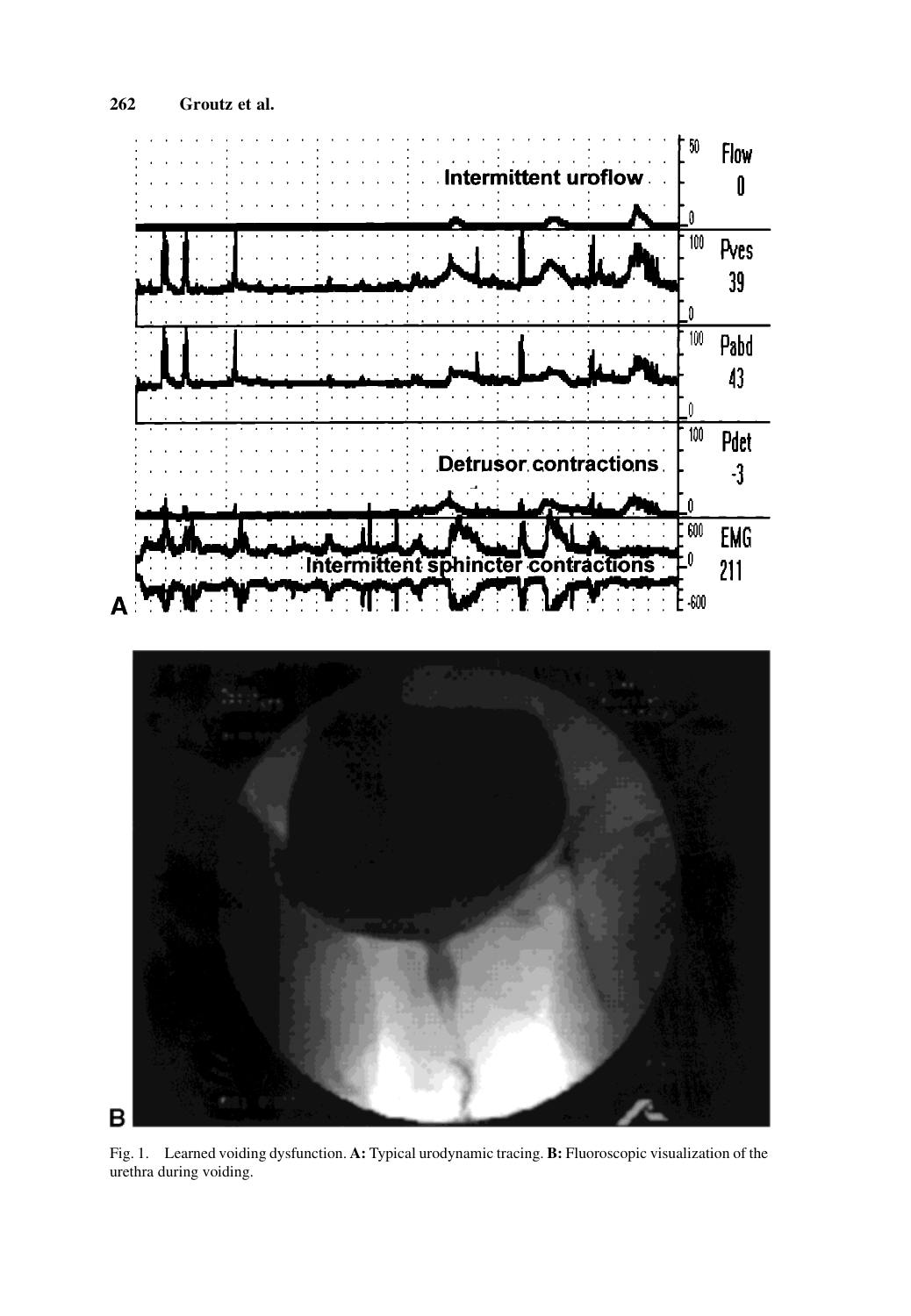ticulum. Rectal examonation revealed only one slightly enlarged, tender, prostate in a 36-year-old man. All others had unremarkable findings.

# Upper Urinary Tract Evaluation

None of the patients had any clinically significant upper urinary tract damage, e.g., hydronephrosis, stones, atrophy, or reflux. One patient had minimal (Grade 1) unilateral pyelocaliectasis.

## 24-Hour Voiding Diary

All patients completed a 24-hour voiding diary. The mean diurnal and mean nocturnal micturition episodes were almost identical in women and men (12.1  $\pm$  6.8 vs.  $12.0 \pm 6.4$ ; and  $3.5 \pm 3.6$  vs.  $3.0 \pm 1.3$ , respectively). The mean largest voided volumes were similar as well  $(369 \pm 134 \text{ vs. } 310 \pm 220 \text{ mL}, \text{respectively}).$ 

## **Uroflowmetry**

The non-invasive ("free") uroflow study was repeated at least twice to insure consistency. All patients were found to have a persistent intermittent free-flow pattern. The mean values of the peak flow rate, mean flow rate, flow time, voided volume, and post-void residual urine were similar among women and men (Table I).

#### Urodynamic Findings

First sensation volume was significantly lower in women than in men ( $123 \pm 90$ ) vs.  $272 \pm 128$  mL, respectively.  $P = 0.006$ . A clear trend of lower values was also evident in all other cystometric parameters (first urge, strong urge, and bladder capacity) in women vs. men, although statistical significance was not reached (Table II). Three patients with learned voiding dysfunction were also found to have detrusor instability. Two other women had sphincteric incontinence.

Both detrusor pressure at maximum flow (pdet. Qmax) and maximum detrusor pressure during voiding (pdet.max) were found to be significantly higher in men than in women (Table II).

Further analysis was carried out to compare uroflow parameters in non-invasive  $'$ ("free" flow) vs. intubated (pressure-flow) uroflowmetry. A significant difference was found between maximum flow rate and residual urinary volume with regard to free uroflowmetry compared to intubated uroflowmetry  $(15.7 \pm 7.9 \text{ vs. } 6.4 \pm 5.1 \text{ mL/s})$ ,  $P = 0.0002$ ; and  $58 \pm 91$  vs.  $216 \pm 238$  mL,  $P = 0.01$ ; respectively), although the mean voided volumes in both techniques were similar  $(250 \pm 167 \text{ vs. } 237 \pm 167 \text{ mL})$ , respectively).

TABLE I. Non-invasive Uroflow Parameters in Patients With Learned Voiding Dysfunction

| Mean $\pm$ SD                   | Women $(N = 13)$ | Men $(N=8)$    |
|---------------------------------|------------------|----------------|
| Peak flow rate $(mL/s)$         | $15.6 \pm 8.7$   | $15.8 \pm 6.6$ |
| Mean flow rate $(mL/s)$         | $8.8 \pm 5.5$    | $9.9 + 4.6$    |
| Flow time (sec)                 | $27.5 \pm 20.1$  | $39.6 \pm 24$  |
| Voided volume (mL)              | $238 \pm 187$    | $269 \pm 132$  |
| Post-voided residual urine (mL) | $82 \pm 107$     | $28 \pm 52$    |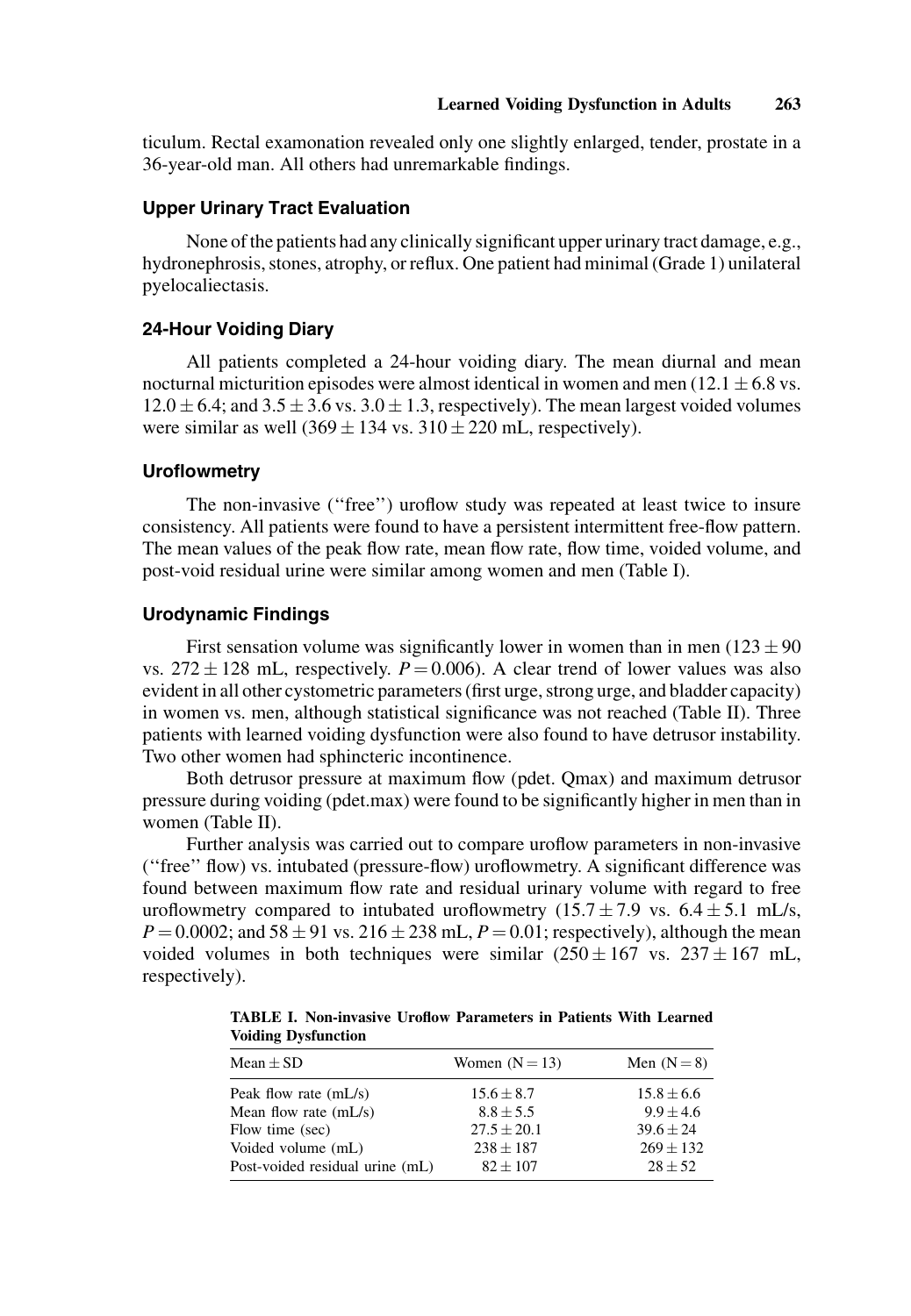#### 264 Groutz et al.

|                        | Women $(N = 13)$ | Men $(N=8)$     | P value |
|------------------------|------------------|-----------------|---------|
| First sensation (mL)   | $123 \pm 90$     | $272 + 128$     | 0.006   |
| First urge (mL)        | $224 \pm 111$    | $326 \pm 160$   | 0.08    |
| Strong urge (mL)       | $337 + 144$      | $435 + 177$     | 0.12    |
| Bladder capacity (mL)  | $429 \pm 172$    | $594 + 296$     | 0.08    |
| Detrusor instability   | 2(15%)           | 1(13%)          |         |
| pdet. Qmax $(cm H2O)$  | $19.8 \pm 12.6$  | $43.8 \pm 11.5$ | 0.002   |
| pdet. max (cm $H_2O$ ) | $31.5 \pm 14.0$  | $53.3 \pm 14.8$ | 0.005   |

TABLE II. Urodynamic Parameters in Patients With Learned Voiding Dysfunction\*

\*pdet. Qmax: detrusor pressure at maximum ¯ow; pdet. max: maximum detrusor pressure during voiding.

#### Urethrocystoscopy

Fifteen patients (10 women and five men) underwent diagnostic urethrocystoscopy. Cystoscopic findings in the 10 women were either unremarkable  $(50\%)$  or benign (mild to moderate trabeculation, 40%; midurethral scarring, 10%). Cystoscopic evaluation of the five men revealed moderate to severe bladder trabeculation in all and bladder neck stricture or scarring in two subjects, both of whom previously had undergone TURP.

## Management and Follow-Up

All our patients were advised to undergo behavioral modification; however, only five did follow through. Fourteen  $(61%)$  patients (eight women and six men) were available for up-to-date follow-up. Median duration of follow-up was 18 months (range,  $6-38$ ). Three women underwent behavioral modification, two of whom were significantly improved after therapy. Three women with mixed voiding dysfunction were managed, and partially improved, by different treatment modalities (anticholinergics, collagen injections, or pentosan polysulfate sodium [Elmiron]). Two other women had no treatment, one reported spontaneous improvement, and the other was unchanged.

Two men underwent behavioral modification and both reported improvement. Of the four remaining men, two underwent bladder neck incision and reported improvement, one reported improvement with antibiotics and self-catheterization, and another one was unchanged and has sought no treatment.

## **DISCUSSION**

The prevalence of learned voiding dysfunction among adults is unknown. Jorgensen et al. [1982] reported 0.5% prevalence rate among patients referred for urodynamic evaluation. Results of the present study suggest that this disorder is more common than previously recognized, occurring in 2% of our patients. Moreover, this database considered only patients who underwent video-urodynamic studies. Other patients, with presumed learned voiding dysfunction, who did not undergo urodynamics were excluded. Thus, the prevalence of learned voiding dysfunction among our patients is probably higher.

In 1971, Hinman presented 14 boys with typical characteristics of the nonneurogenic, neurogenic bladder syndrome, and introduced a new concept, i.e., that these changes were behavioral as demonstrated by their reversal by suggestion (including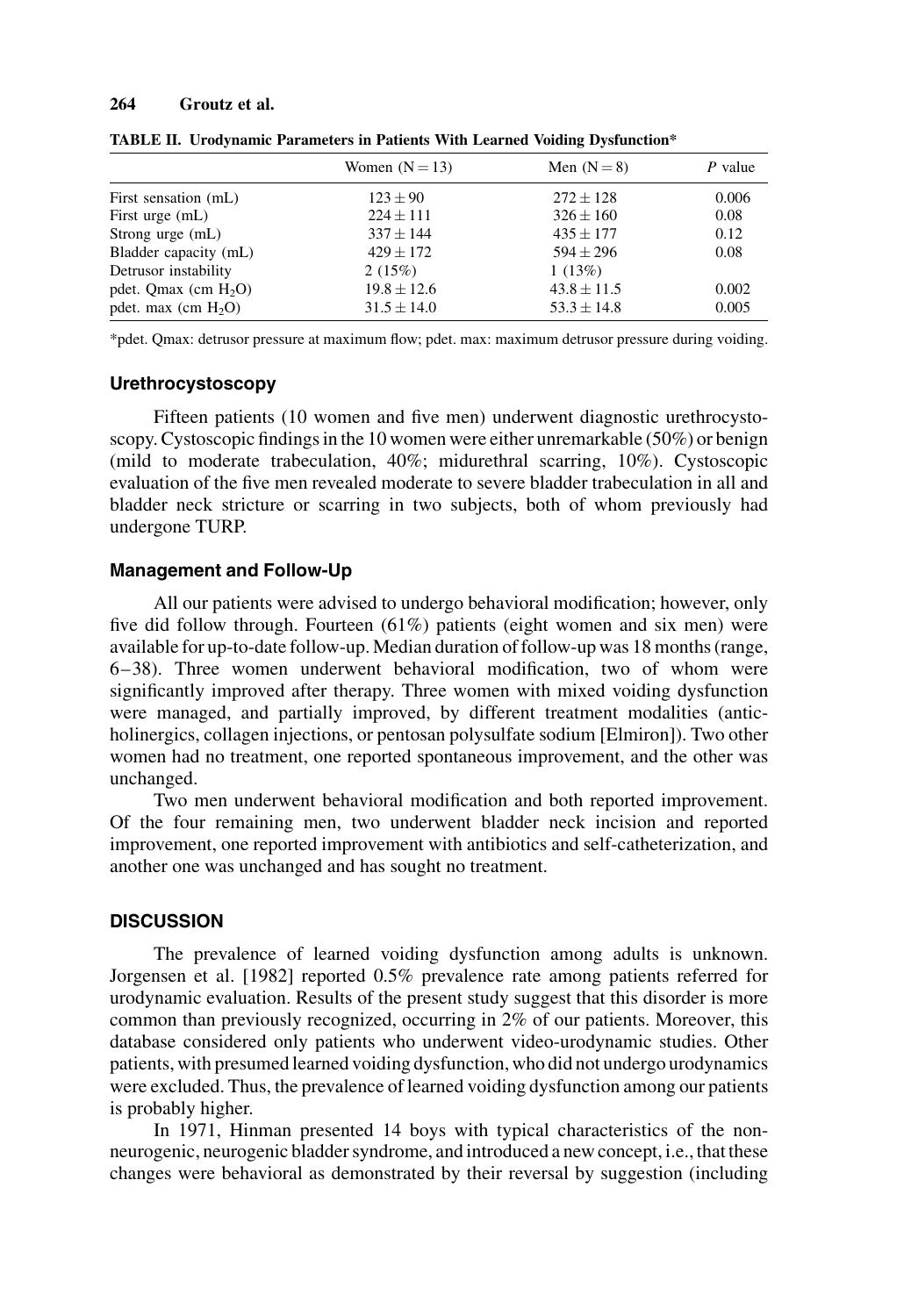hypnosis) and by the absence of any detectable neurological or obstructive abnormality [Hinman, 1971]. Since then, several studies have shown that these children have reflex bladder contractions that they fail to inhibit and concomitant urethral sphincter contractions that they fail to relax. With time, the child finds it difficult to keep the sphincter relaxed even during voluntary voiding [Allen, 1977; Koff et al., 1979; Jorgensen et al., 1982; McGuire and Savastano, 1984]. This incoordination of bladdersphincter function eventually leads not only to lower urinary tract symptoms, but may cause structural and functional changes, including 1) obstruction and consequent bladder trabeculations, residual urine, and bacteriuria and 2) detrusor hypertrophy and consequent vesico-ureteral reflux or hydroureter/hydronephrosis [Hinman, 1986]. Hinman concluded, "since these children usually are toilet trained initially, the incoordination appears to be a learned behavior or habit, perhaps as a response to underappreciated detrusor contractions. Reversal of the syndrome is achieved by suitable medication and by some form of suggestion or retraining.'' Several synonyms of this syndrome have been suggested. Among these, the terms non-neurogenic, neurogenic bladder and Hinman syndrome gained wide popularity. We prefer to use the term learned voiding dysfunction because it reflects the underlying pathophysiology (i.e., learned behavior).

Clearly, a similar acquired malfunction may be responsible for some refractory lower urinary tract symptoms in adults. However, data concerning learned voiding dysfunction among adults are scarce. George and Slade [1979] reported a series of 16 men (mean age,  $42$  years; range,  $29-55$  years) referred for evaluation of refractory lower urinary tract symptoms. Their main symptoms were urinary frequency, hesitancy, intermittent stream, and inability to void in public places. These symptoms were found to be associated with a high incidence of dyspepsia and anxiety. The investigators suggested the existence of a chronic systemic state and proposed the term *anxious* bladder. Jorgensen et al. [1982] reported the symptomatology and clinical manifestations of ``idiopathic detrusor sphincter dyssynergia'' in neurologically normal patients referred for evaluation of voiding symptoms. Diagnosis was established by the following criteria: 1) two flow curves obtained in privacy showing a characteristic intermittent pattern and 2) simultaneous record of pressure-flow parameters and EMG demonstrating intermittent pelvic floor activity during micturition. Twenty-three patients  $(0.5\%$  of the study population) fulfilled these criteria. The mean age of these patients was  $27.4$  years (range,  $5-72$ ). However, further differentiation between children and adults was not carried out. We used similar criteria to define learned voiding dysfunction, but also believe that if EMG is unavailable, the characteristics of urethral contractions seen at fluoroscopy often provides enough information for a definitive diagnosis. If EMG is available, concentric needle electrode provides a significantly superior signal source compared with the surface electrode.

Contrary to children, in whom the main subjective hallmarks of the syndrome are urinary incontinence and recurrent urinary tract infections, adult patients in our series had mainly obstructive and irritative symptoms, while urinary incontinence was less prominent. Recurrent urinary tract infections were more common among women than men (54 vs. 13%, respectively). Further differentiation between adult women and men failed to reveal any other clinically significant differences.

None of our patients had any evidence of upper urinary tract injury. This suggests that the learned behavior was too short in duration to cause significant damage. Moreover, all 14 patients whom we were able to contact for up-to-date follow-up denied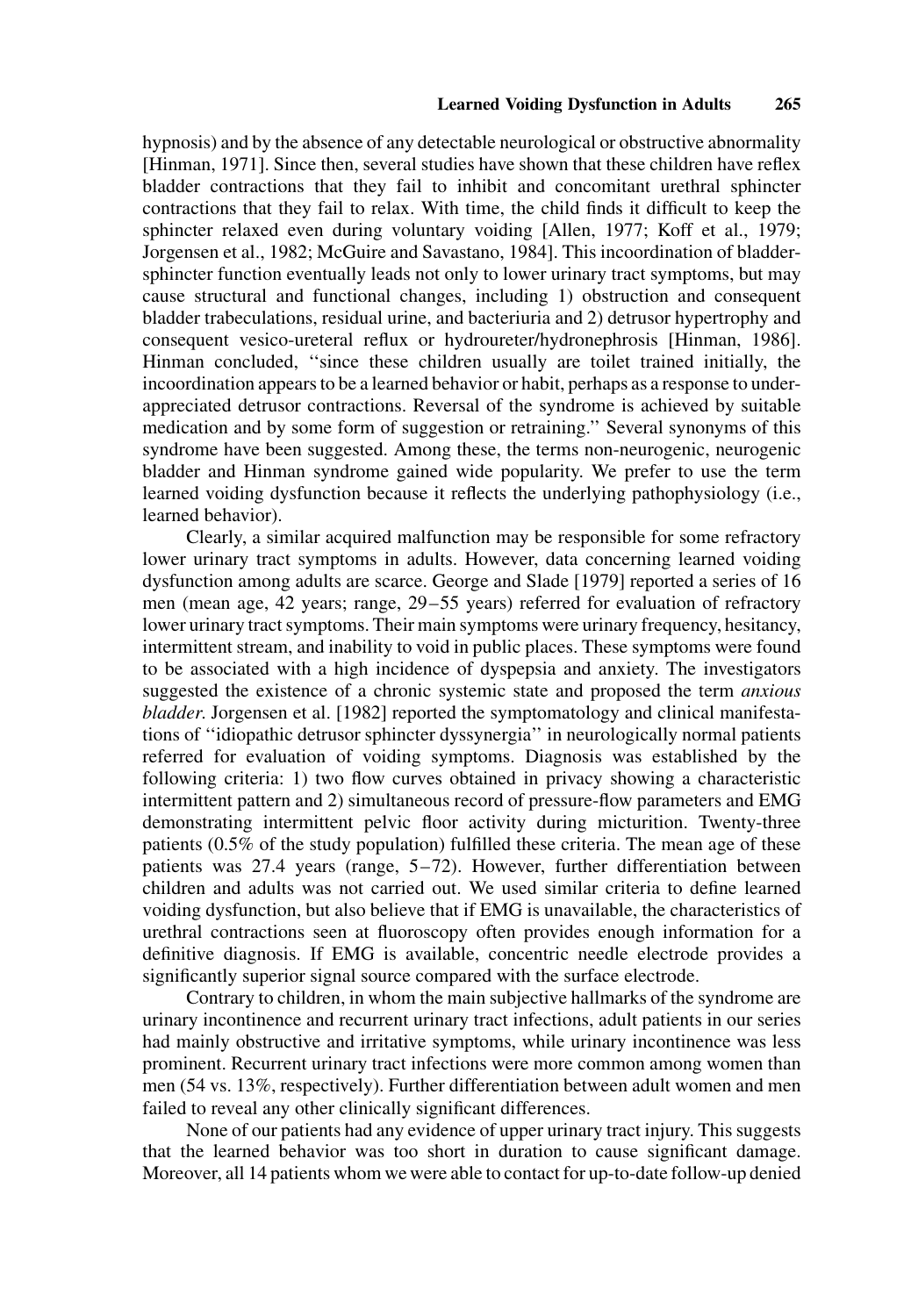childhood problems related to the urinary tract. Had we been able to demonstrate that our adult patients were diagnosed with voiding dysfunction in childhood, the finding of an undamaged upper excretory system combined with low values for the maximum detrusor pressure and pressure at maximum flow might have suggested milder childhood disease in these subjects or decompensation of the detrusor muscle over time. Due to the incomplete information and the small number of cases, no speculations can be attempted at this time.

Optimal management of children with Hinman syndrome requires accurate, as well as timely, diagnosis. Hypnosis was the first modality successfully applied, in combination with anticholinergics and antibiotics [Hinman, 1986]. Over the years, suggestion, retraining, bladder drill, and biofeedback have been combined with pharmacologic therapy to treat detrusor instability, obtain striated muscle relaxation, or to inhibit contraction of the  $\alpha$ -adrenergic innervated bladder neck. Although potentially successful in more than 80% of cases, the treatment can span 6 weeks to several years with occasional relapses, requiring cooperation and determination on the part of the child and her/his family [Hellstrom et al., 1987; Jerkins et al., 1987; Phillips and Uehling, 1993; Yang and Mayo, 1997]. Subjects with irreversible renal damage at the time of diagnosis and those who do not respond to, or drop out of behavioral therapy are candidates for reconstructive surgery, dialysis, or renal transplant. Reparative operations will fail if performed before diagnosis of dysfunctional voiding and optimization of the involved variables [Hinman, 1986; Yang and Mayo, 1997].

Data concerning the management of learned voiding dysfunction in adults are scarce. The correct diagnosis relies on detailed history corroborated by urodynamic studies with EMG or fluoroscopy, and may be missed due to inadequate awareness or instrumentation. It is, therefore, impossible to analyze series presented as "dysfunctional voiding" or "idiopathic." Recently, Deindl et al. [1998] suggested two different pathogenetic mechanisms of functional urethral obstruction in women with dysfunctional voiding and/or urinary retention. The activity patterns during micturition of both pubococcygeal muscles and the striated external urethral sphincter were assessed using two different EMG techniques. Four women were found to have inappropriate urethral sphincter activation during micturition. Eleven others had inappropriate contractions of the pubococcygeal muscles with no abnormality of the external sphincter. Biofeedback training led to improvement in women with pubococcygeal activation, but not for those with inappropriate urethral sphincter activation. Neuromodulation for patients who have failed numerous other therapies has been previously advocated but, so far, data are only anecdotal [Van Kerrebroek, 1998]. Most recently, Rosario et al. [2000] studied the potential contribution of ambulatory urodynamic monitoring in men with urinary symptoms unable to initiate a void on conventional video cystometrography ("the bashful bladder''). In 11 patients, a history of being unable to void at a public urinal was noted. Reassurance of normalcy, based on the ambulatory urodynamic results, was associated with spontaneous improvement in 42% of the patients. The authors concluded that the contribution of ambulatory urodynamic monitoring compared to more conventional investigations in men younger than 40 years is negligible, but the test may serve to reassure the anxious patient and help select appropriate nonsurgical therapy. In our series, five patients underwent behavioral modification, four of whom considered themselvs significantly improved or cured. Although the numbers are small and care should be taken in their interpretation, behavioral modification seems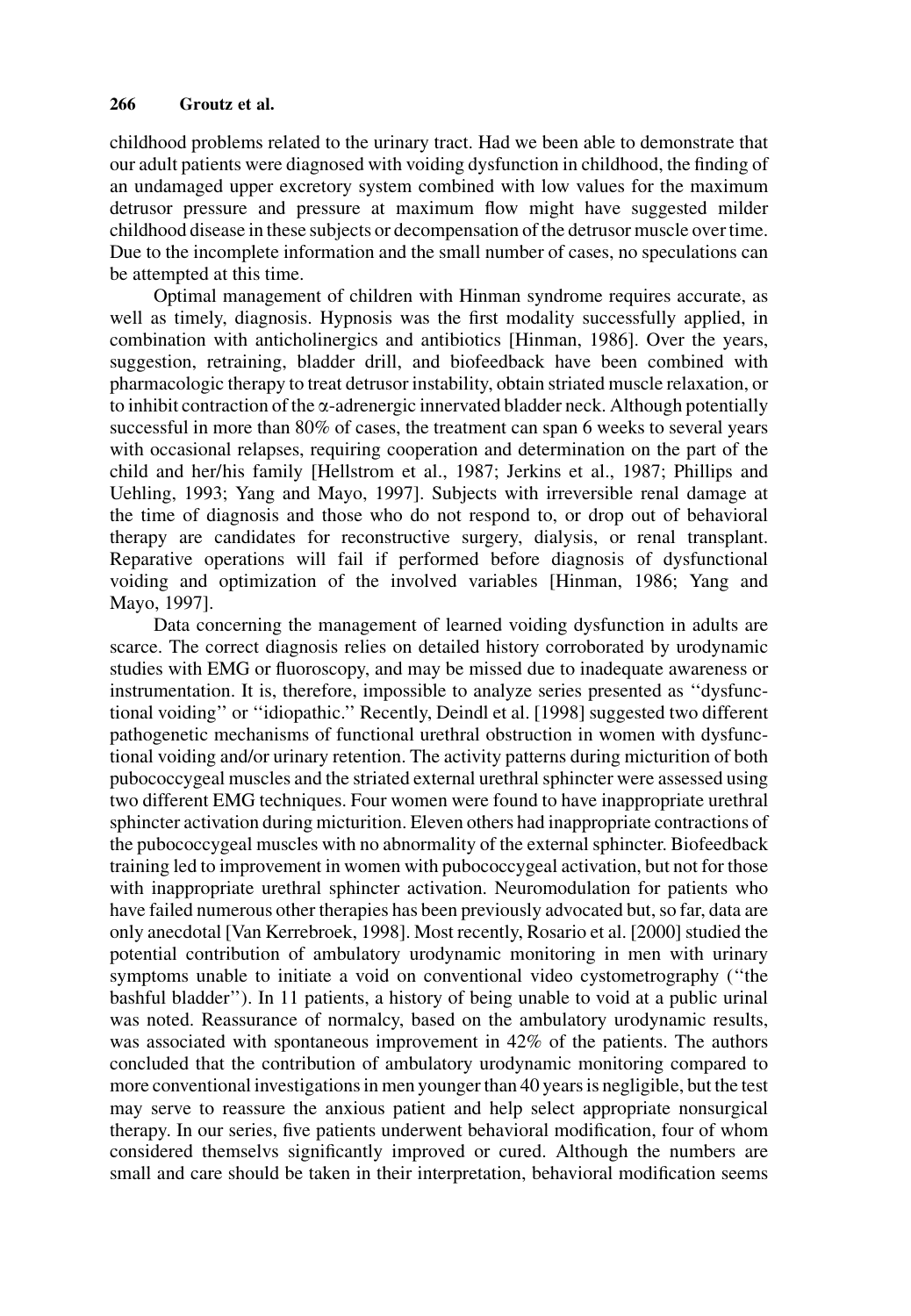to result in good short- and medium-term outcomes. Other patients in our series, with mixed voiding abnormalities, were improved following different treatments, or no treatment at all. This may impy that learned voiding dysfunction may be the end result of various pathophysiologic mechanisms. Further exposure of these mechanisms may enable the use of target, more effective, treatments. Larger series and long-term follow-up are required to establish the optimal treatment modality of this voiding dysfunction.

In conclusion, learned voiding dysfunction in adults appears to be more common than was previously recognized, occurring by strict video-urodynamic criteria in 2% of our patients. Other patients, with presumed learned voiding dysfunction, who did not undergo video urodynamics, were not included in the present series. Thus, the prevalence of learned voiding dysfunction among adults referred for evaluation of lower urinary tract symptoms is likely to be even higher.

Micturition symptoms relevant to learned voiding dysfunction are very suggestive but inconclusive, and a full urodynamic evaluation, including simultaneous EMG recording or fluoroscopy, is essential in making the definitive diagnosis and formulating a treatment plan. Timely diagnosis of this disorder may offer the best opportunity to reverse functional, as well as structural, abnormalities by non-invasive measures.

# ACKNOWLEDGMENTS

The Institute for Bladder and Prostate Research provided financial support for this study.

# **REFERENCES**

- Abrams P, Blaivas JG, Stanton SL, Anderson JT. 1988. The standardization of terminology of lower urinary tract function recommended by the International Continence Society. Neurourol Urodynam 7:403±26.
- Allen TD. 1977. The non-neurogenic neurogenic bladder. J Urol 117:232-8.
- Blaivas JG, Sinha HP, Zayed AAH, Labib KB. 1981a. Detrusor-external sphincter dyssynergia. J Urol 125:542±4.
- Blaivas JG, Sinha HP, Zayed AAH, Labib KB. 1981b. Detrusor-external sphincter dyssynergia: a detailed EMG study. J Urol 125:545-8.
- Deindl FM, Vodusek DB, Bischoff CH, Hofmann R, Hartung R. 1998. Dysfunctional voiding in women: which muscles are responsible? Br J Urol  $82:814-9$ .
- George NJR, Slade N. 1979. Hesitancy and poor stream in younger men without outflow tract obstruction: the anxious bladder. Br J Urol  $51:506-9$ .
- Hellstrom AL, Hjalmas K, Jodal U 1987. Rehabilitation of the dysfunctional bladder in children: methods and 3-year follow-up. J Urol  $138:847-9$ .
- Hinman F Jr. 1971. Non-neurogenic neurogenic bladder. The annual meeting of the American Urological Association, Chicago, May 16-20.
- Hinman F Jr. 1986. Nonneurogenic neurogenic bladder (The Hinman syndrome): 15 years later. J Urol 136:769±77.
- Jerkins GR, Noe NH, Vaugh WR, Roberts E. 1987. Biofeedback training for children with bladder sphincter incoordination. J Urol 138:1113-5.
- Jorgensen TM, Djurhuus JC, Schroder HD. 1982. Idiopathic detrusor sphincter dyssynergia in neurologically normal patients with voiding abnormalities. Eur Urol 8:107-10.
- Koff SA, Lapides J, Piazza DH. 1979. Association of urinary tract infection and reflux with uninhibited bladder contractions and voluntary sphincteric obstruction. J Urol 122:373-6.